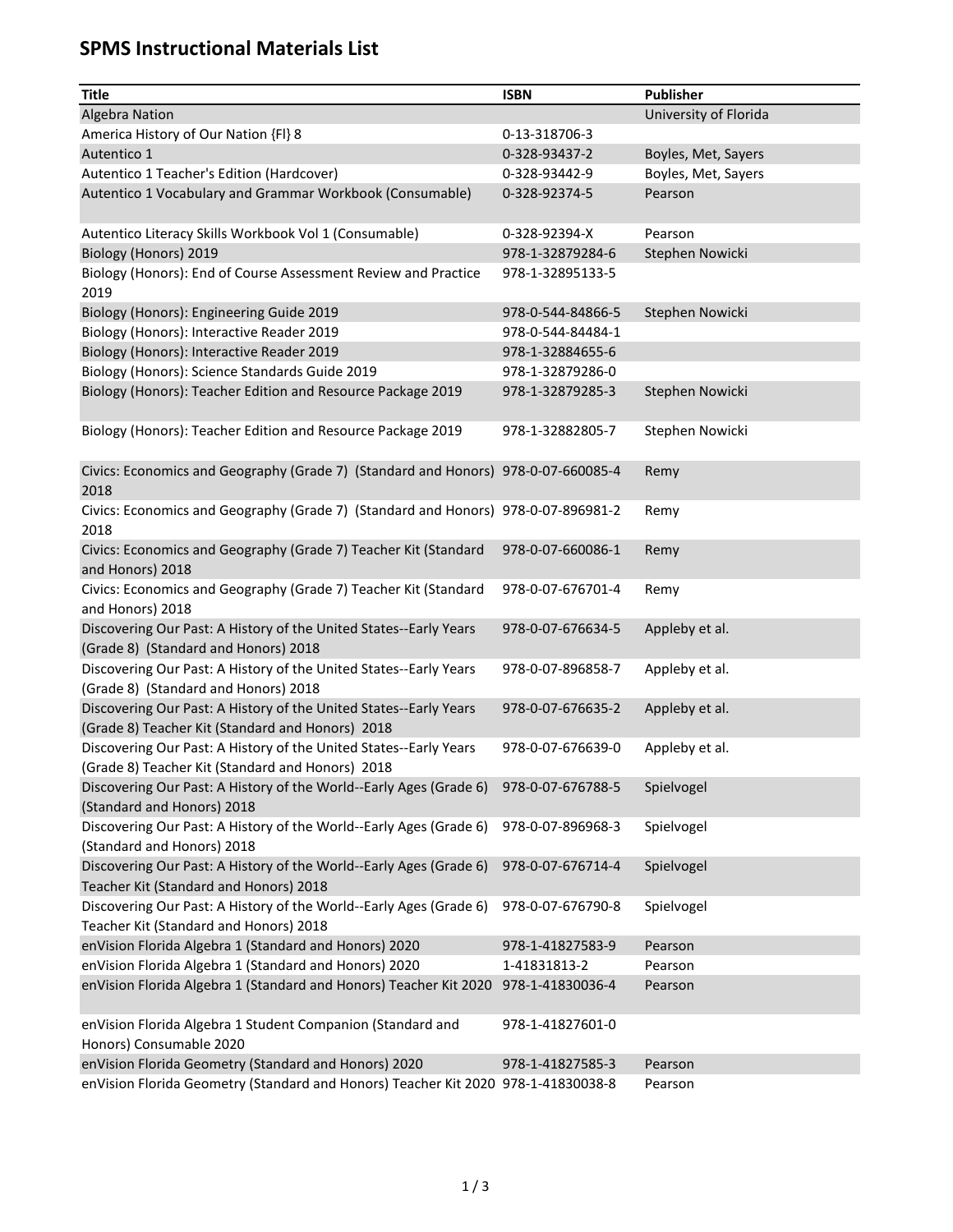## **SPMS Instructional Materials List**

| enVision Florida Geometry Student Companion (Standard and<br>Honors) Consumable 2020                          | 978-1-41827603-4  |                                           |
|---------------------------------------------------------------------------------------------------------------|-------------------|-------------------------------------------|
| enVision Florida Mathematics (Grade 6) FSA PRACTICE<br>WORKBOOK (Standard/Advanced) 2020                      | 978-0-13-492219-5 | Pearson                                   |
| enVision Florida Mathematics (Grade 6) Interactive Worktext<br>(Standard/Advanced) Volume 1 (Consumable) 2020 | 978-0-13-491273-8 | Pearson                                   |
| enVision Florida Mathematics (Grade 6) Interactive Worktext<br>(Standard/Advanced) Volume 2 (Consumable) 2020 | 978-0-13-491320-9 | Pearson                                   |
| enVision Florida Mathematics (Grade 6) Teacher Kit (Standard and 978-0-13-494445-6<br>Advanced) 2020          |                   | Pearson                                   |
| enVision Florida Mathematics (Grade 7) FSA PRACTICE<br>WORKBOOK (Standard/Advanced) 2020                      | 978-0-13-492220-1 | Pearson                                   |
| enVision Florida Mathematics (Grade 7) Interactive Worktext<br>(Advanced) Volume 1 (Consumable) 2020          | 978-0-13-491271-4 | Pearson                                   |
| enVision Florida Mathematics (Grade 7) Interactive Worktext<br>(Advanced) Volume 2 (Consumable) 2020          | 978-0-13-491323-0 | Pearson                                   |
| enVision Florida Mathematics (Grade 7) Interactive Worktext<br>(Standard) Volume 1 (Consumable) 2020          | 978-0-13-491270-7 | Pearson                                   |
| enVision Florida Mathematics (Grade 7) Interactive Worktext<br>(Standard) Volume 2 (Consumable) 2020          | 978-0-13-491322-3 | Pearson                                   |
| enVision Florida Mathematics (Grade 7) Teacher Kit (Standard)<br>2020                                         |                   | Pearson                                   |
| enVision Florida Mathematics (Grade 8) Pre-Algebra FSA PRACTICE 978-0-13-492221-8<br>WORKBOOK 2020            |                   | Pearson                                   |
| enVision Florida Mathematics Pre-Algebra (Grade 8) Teacher Kit<br>2020                                        |                   | Pearson                                   |
| EOC Prep Succeeding in Civics (Grade 7) Worktext (Consumable)<br>2018                                         | 978-0-07-676709-0 |                                           |
| EOC Prep Succeeding in Early U.S. History (Grade 8) Worktext<br>(Consumable) 2018                             | 978-0-07-676645-1 |                                           |
| EOC Prep Succeeding in Early World History (Grade 6) Worktext<br>(Consumable) 2018                            | 978-0-07-676722-9 |                                           |
| <b>Explore It Guitar and Style</b>                                                                            | 978-0-9860175-0-6 | <b>Marsters</b>                           |
| <b>Explore It Guitar and Style</b>                                                                            | 978-0-9860175-9-9 | <b>Marsters</b>                           |
| <b>Exploring art</b>                                                                                          | 0-07-873557-2     | Mittler, Gene A                           |
| <b>Exploring Theatre.</b>                                                                                     | 978-0-07-861614-3 | PRINCE, NANCY & JACKSON,<br><b>JEANIE</b> |
| First Place for Jazz Conductor Score Ad                                                                       | 0-8497-7100-5     | Sorenson, Dean                            |
| Gateway to American Government - Bridge to Success on Florida's<br><b>Civics EOC Test</b>                     | 978-0-9976835-4-7 | Mark Jarrett, PhD & Robert Yahng,<br>JD   |
| Gateway to American Government - Bridge to Success on Florida's 978-0-9976835-5-4<br><b>Civics EOC Test</b>   |                   | Mark Jarrett, PhD & Robert Yahng,<br>JD   |
| <b>Geometry Nation</b>                                                                                        |                   | University of Florida                     |
| Glencoe Theatre: Art in Action, Print Student Edition                                                         | 978-0-02-139782-2 | <b>McGraw-Hill Education</b>              |
| History Alive Ancient World {3rd Prtng Or Later} 6                                                            | 1-58371-351-4     |                                           |
| History Alive Ancient World {3rd Prtng Or Later} 6                                                            | 978-1-58371-357-0 |                                           |
| History Alive: The United States Through Industrialism.                                                       | 978-1-58371-401-0 | Teachers' Curriculum Institute            |
| Marquee Series: Microsoft Office 2016                                                                         | 978-0-7638-6675-4 |                                           |
| Marquee Series: Microsoft Office 2016                                                                         | 978-0-7638-7410-0 |                                           |
| Marquee Series: Microsoft Office 2016 Instructor Resource Package 978-0-7638-6698-3                           |                   | Rutkosky                                  |